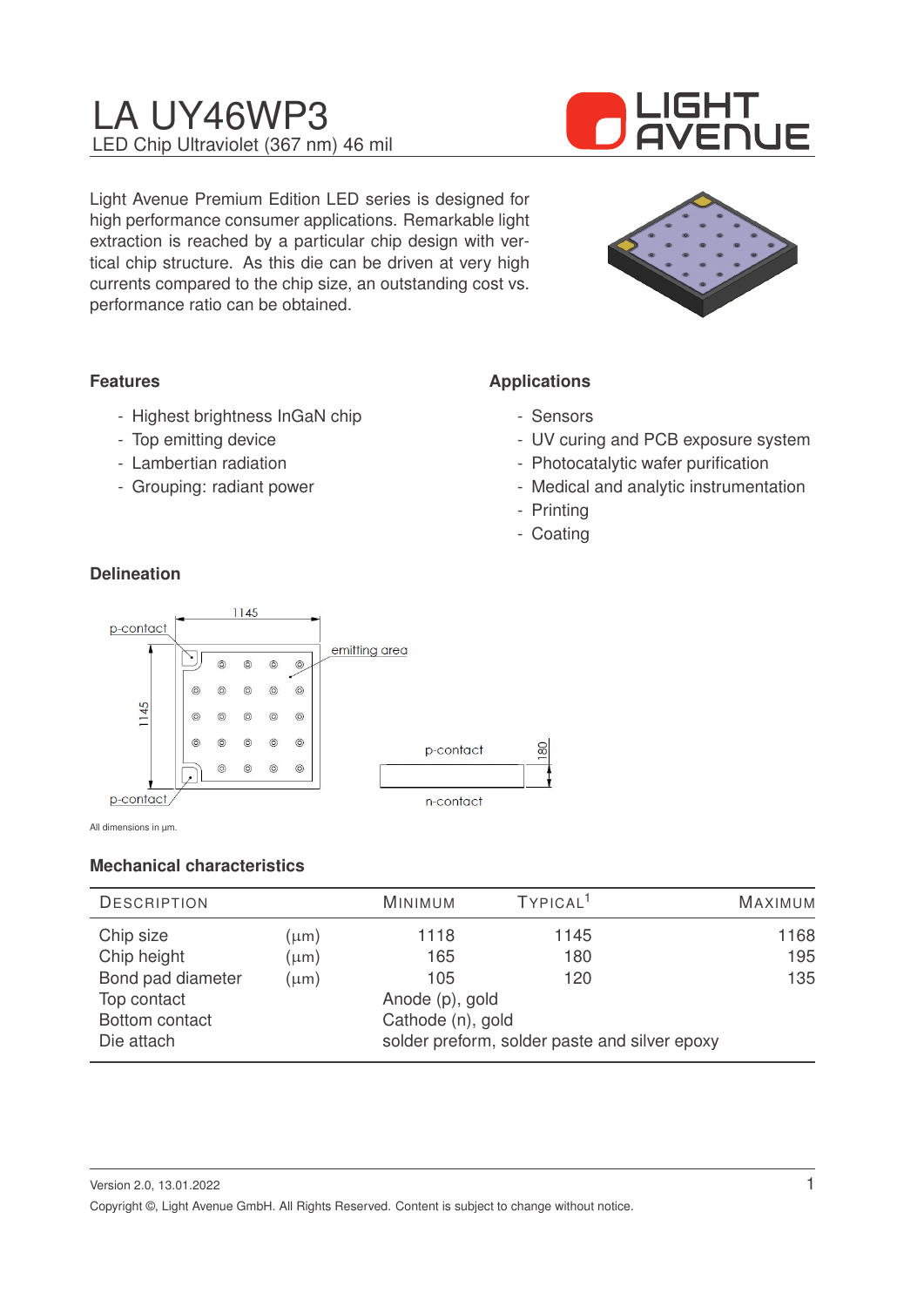

### **Electro-optical characteristics (** $T_A = 25^{\circ}C$ )<sup>2</sup>

| <b>PARAMETER</b>                                                       | <b>SYMBOL</b>                                                           | CONDITION                                                                                     | MIN.                   | TYP <sup>1</sup> | MAX.               | Unit     |
|------------------------------------------------------------------------|-------------------------------------------------------------------------|-----------------------------------------------------------------------------------------------|------------------------|------------------|--------------------|----------|
| Forward voltage<br>Reverse voltage<br>Peak wavelength<br>Radiant power | VF<br>$\mathsf{V}_\mathsf{R}$<br>$\lambda_{\sf peak}$<br>$\Phi_{\rm e}$ | $I_F = 500 \text{ mA}$<br>$I_R = 2 \mu A$<br>$I_F = 500 \text{ mA}$<br>$I_F = 500 \text{ mA}$ | 3.4<br>5<br>365<br>820 | 367<br>880       | 4.0<br>370<br>1060 | nm<br>mW |
|                                                                        |                                                                         |                                                                                               |                        |                  |                    |          |

### $\mathsf{Maximum}$  ratings  $(\mathsf{T_A} = 25^\circ\mathsf{C})^3$

| <b>SYMBOL</b><br>VALUE.<br>PARAMETER                                                                            | Unit               |
|-----------------------------------------------------------------------------------------------------------------|--------------------|
|                                                                                                                 |                    |
| Operating temperature range<br>$-4085$<br>OD<br>LED junction temperature<br>125<br>Forward current<br>2000<br>E | $^{\circ}$ C<br>mA |

### **Binning (** $I_F = 500 \text{ mA}$ )

|                    |                                                                   | WAVELENGTH (NM)<br>$365 -$<br>370                                    |
|--------------------|-------------------------------------------------------------------|----------------------------------------------------------------------|
| Radiant power (mW) | 820-860<br>860-900<br>900-940<br>940-980<br>980-1020<br>1020-1060 | Z <sub>0</sub><br>Z1<br>Z <sub>2</sub><br>Z3<br>Z4<br>Z <sub>5</sub> |

Single bins cannot be ordered. Customized specifcations are possible. Please contact our nearest sales office for further information.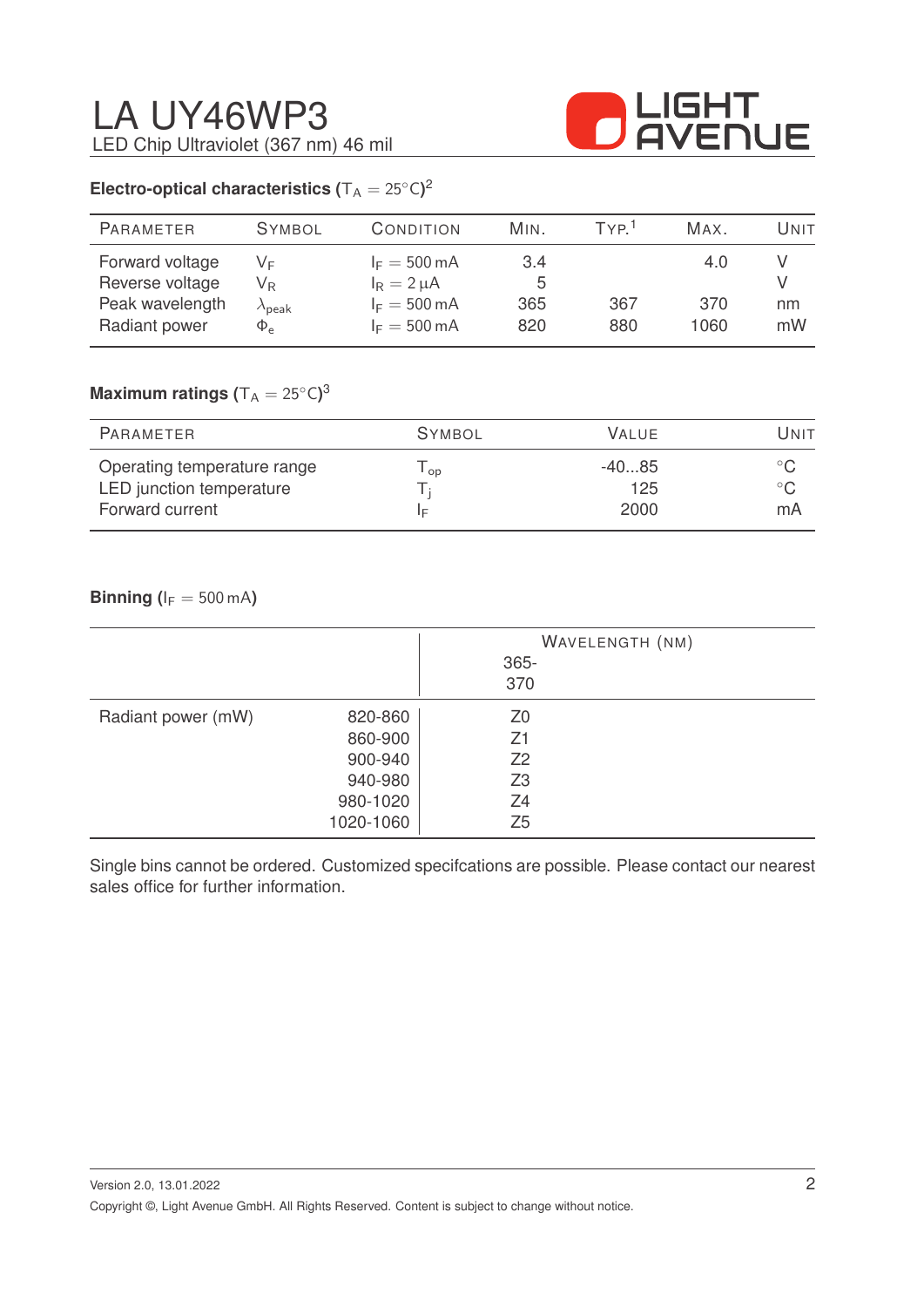

### **Typical characteristics graphs**



Relative Radiant Flux vs. Junction Temperature



**Relative Radiant Flux vs. Forward Current** 



Peak Wavelength Shift vs. Forward Current

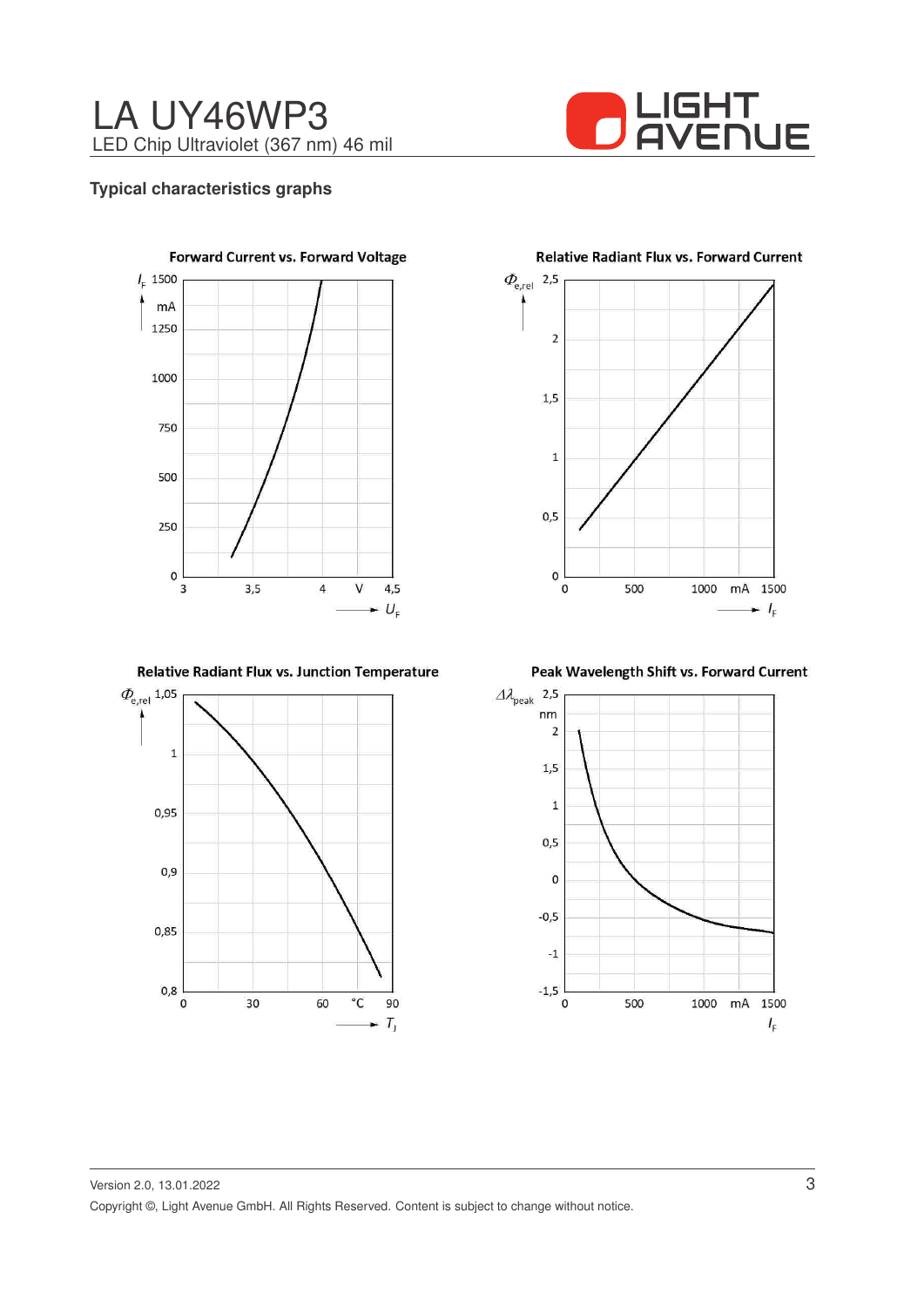







Spectrum (Relative Intensity vs. Wavelength)



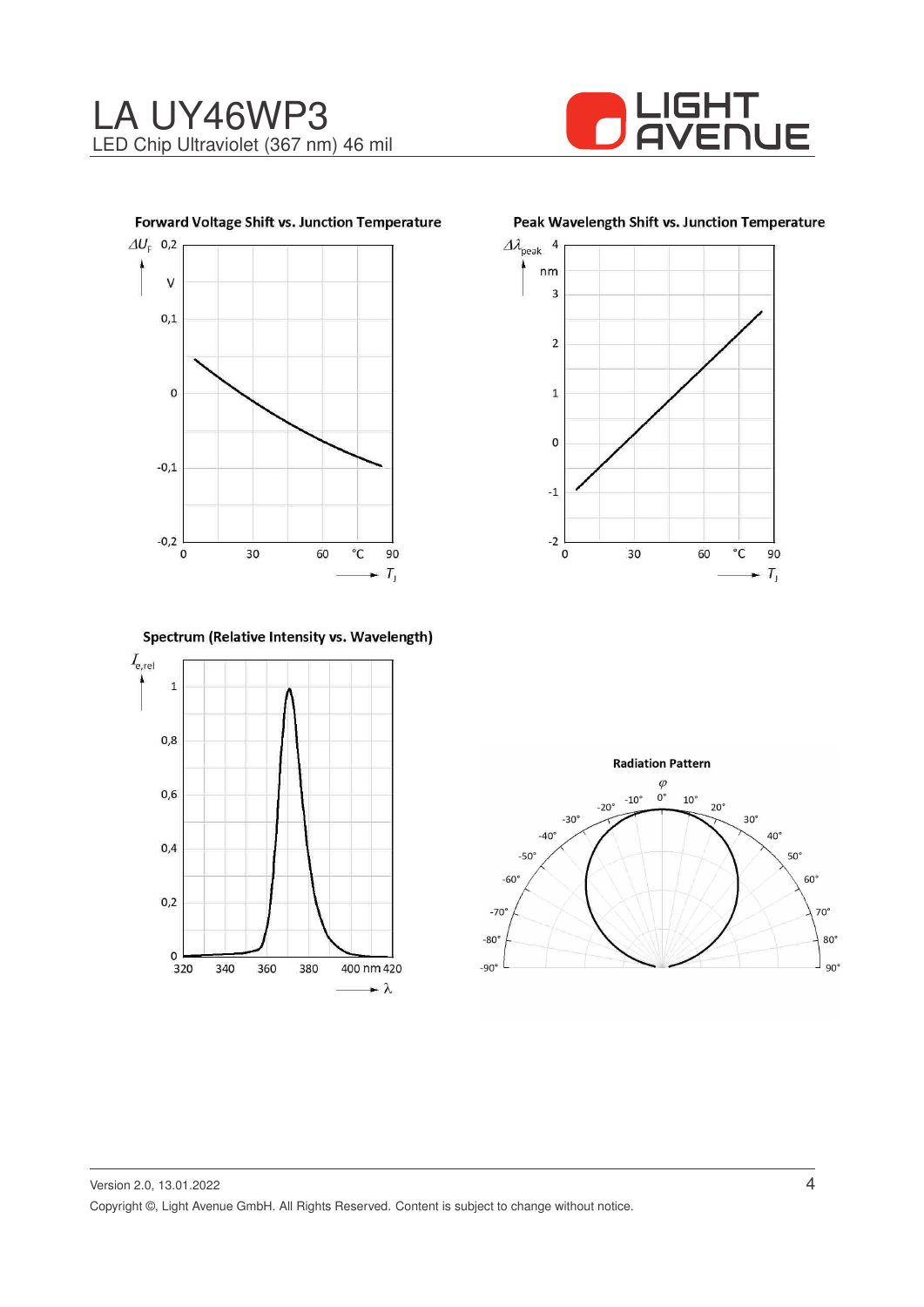

### **Caution – UV radiation!**

The light output of the products may cause injuries to human eyes in circumstances where the products are viewed directly with unshielded eyes. LEDs can emit highly concentrated light which can be hazardous to the human eye. Products which incorporate these devices have to follow the safety precautions given in IEC 60825-1 and IEC 62471. Ultraviolet products emit high energetic light. Exposure to light with strong ultraviolet light can cause damage to the human eye and skin. Do not look directly or indirectly at ultraviolet light. If exposure to ultraviolet light is unavoidable, the body should be protected by suitable protection devices such as googles and clothing.

### **Handling and storage conditions**

Storage time for wafers in sealed condition is not limited by the die itself, but may be limited by the adhesion of the blue foil (storage ambient conditions:  $T_a = 15...30^{\circ}$ C; relative humidity: < 60%, vertical storage). Customer has to make sure that there is no glue from the adhesive foil on the backside either by a die shear test or by visual inspection of the backside before production. The hermetically sealed shipment lot shall be opened under temperature and moisture controlled cleanroom environment only. Customers have to follow the according rules for desposition as the material can be hazardous for humans and the environment. Chips are placed on a blue foil, which may contain the following substance in a concentration of circ.18% wt: Bis (2 ethyl(hexyl)phthalate) (DEHP) [CAS #: 117-81-7; EC # 204-211-0]. Dice have to be handled ESD sensitive.

### **Packing**

Chips are placed on a blue foil inside a 6 inch ring or alternatively on a blue foil (mylar). For shipment the wafers of a shipment lot are arranged to stacks. Please use the recycling operators familiar to you. If required you can ask for our help. Please get in touch with your nearest sales office. By agreement we will take packing material back, if sorted. Transport costs of any kind must be paid by customers. For packing material that is returned to us unsorted or which we are not obliged to accept, any costs incurred will be invoiced to you.

### **Design objectives**

The chip design was developed and released based on the producer's standard assembly procedures and packaging. Bond strength properties are in accordance to MIL-STD-750D, method 2037. Whether the chip fits to the customer's products with its according die and wire bond procedures and packaging must be evaluated by the customer himself. If workability problems arise after this release a mutually conducted problem solving procedure has to be set up, if the chips are suspected of contributing to the problems.The chips are produced with best effort, but on chip level a subset of the chip characteristics can be determined only. Performance of the chip in the customer's products can only be determined by the customer himself.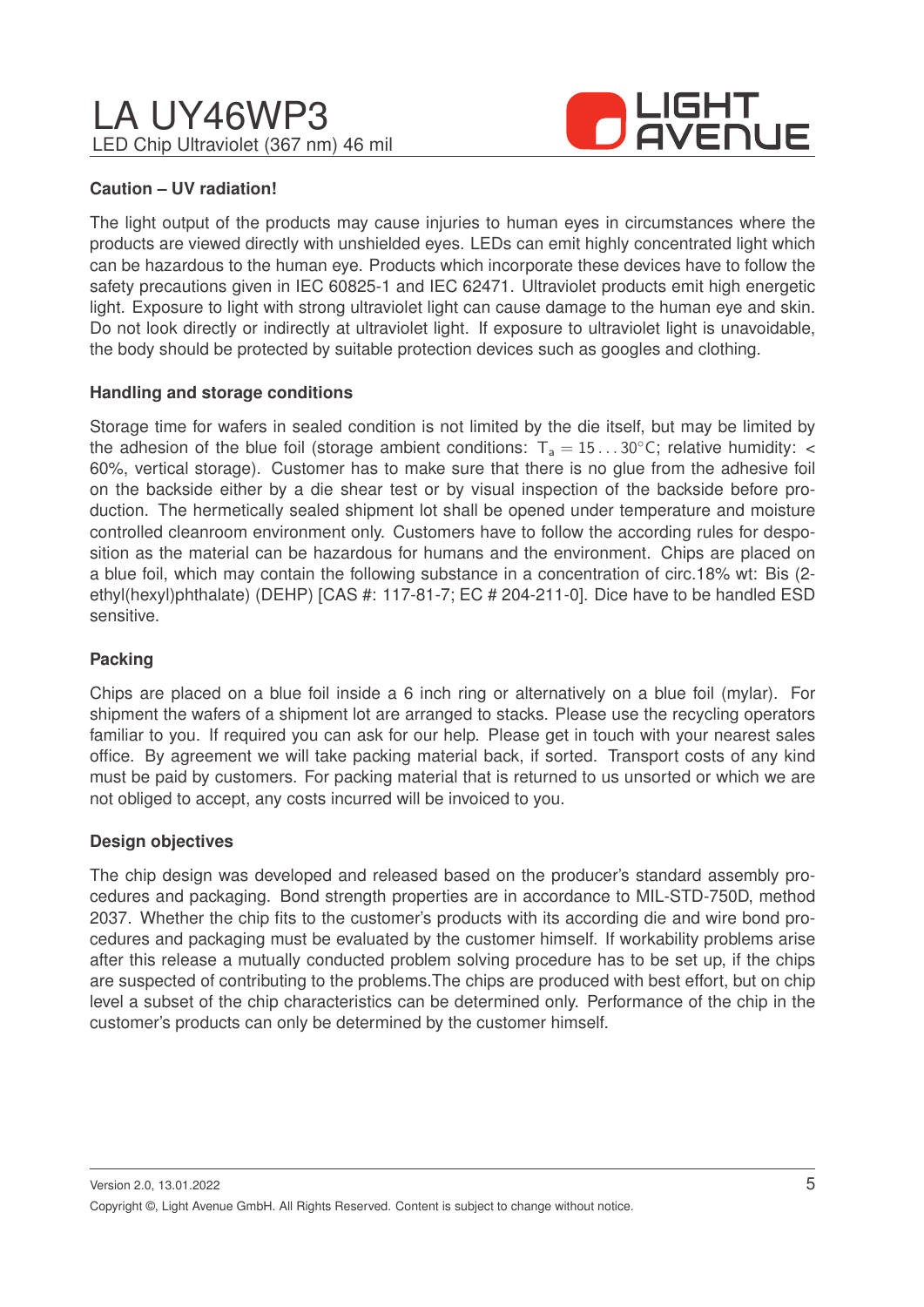

### **Returns and complaints**

For complaints and returns of material a RMA-number is necessary. Samples for analysis purposes can be send to us without credit.

### **Shipping conditions**

If not otherwise arranged, the "General Terms of Business of Light Avenue GmbH" apply for any shipment. If this document is not familiar to you, please request it at our nearest sales office.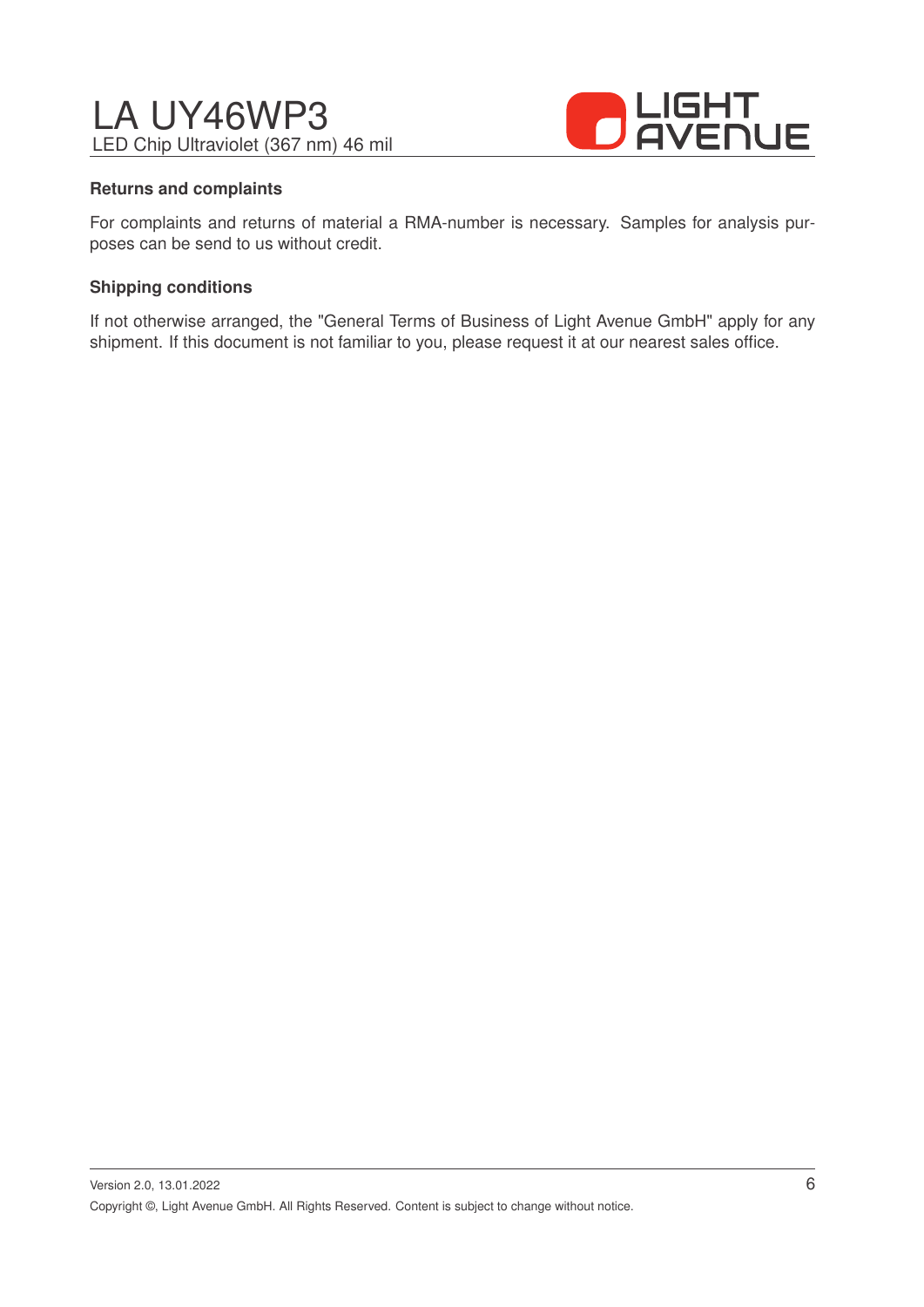

### **Disclaimer Attention please!**

- **Components used in life-support devices or systems must be expressly authorized for such purpose!**

Critical components<sup>4</sup> may only be used in life-support devices<sup>5</sup> or systems with the express written approval by us.

- All products, product specifications and data to improve reliability, function, design or otherwise are subject to change without notice .
- Light Avenue, its affiliates, agents, and employees, and all persons acting on its or their behalf, disclaim any and all liability for any errors, inaccuracies or incompleteness contained in any datasheet or in any other disclosure relating to any product. Light Avenue makes no warranty, representation or guarantee regarding the suitability of the products for any particular purpose or the continuing production of any product. To the maximum extent permitted by applicable law, Light Avenue disclaims (i) any and all liability arising out of the application or use of any product, (ii) any and all liability, including without limitation special, consequential or incidental damages, and (iii) any and all implied warranties, including warranties of fitness for particular purpose, non-infringement and merchantability. Statements regarding the suitability of products for certain types of applications are based on Light Avenue's knowledge of typical requirements that are often placed on Light Avenue's products in generic applications. Such statements are not binding statements about the suitability of products for a particular application. It is the customer's responsibility to validate that a particular product with the properties described in the product specification is suitable for use in a particular application. Parameters provided in datasheets and/or specifications may vary in different applications and performance may vary over time. All operating parameters, including typical parameters, must be validated for each customer application by the customer's technical experts. Product specifications do not expand or otherwise modify Light Avenue's terms and conditions of business, including but not limited to the warranty expressed therein. Except as expressly indicated in writing, Light Avenue's products are not designed for use in medical, life-saving, or life-sustaining applications or for any other application in which the failure of the Light Avenue product could result in personal injury or death. Customers using or selling Light Avenue products not expressly indicated for use in such applications do so at their own risk. Please contact authorized Light Avenue personnel to obtain written terms and conditions regarding products designed for such applications. No license, express or implied, by estoppel or otherwise, to any intellectual property rights is granted by this document or by any conduct of Light Avenue. Product names and markings noted herein may be trademarks of their respective owners.
- The information describes the type of component and shall not be considered as assured characteristics. Due to technical requirements components may contain dangerous substances. For information on the types in question please contact our Sales Organization.
- Lead free product RoHS compliant.
- The quality level of the final visual inspection shall comply to an AQL of 1.0 (according to MIL-STD-105E, level II), if the customer performes an incoming visual inspection of a shipment.